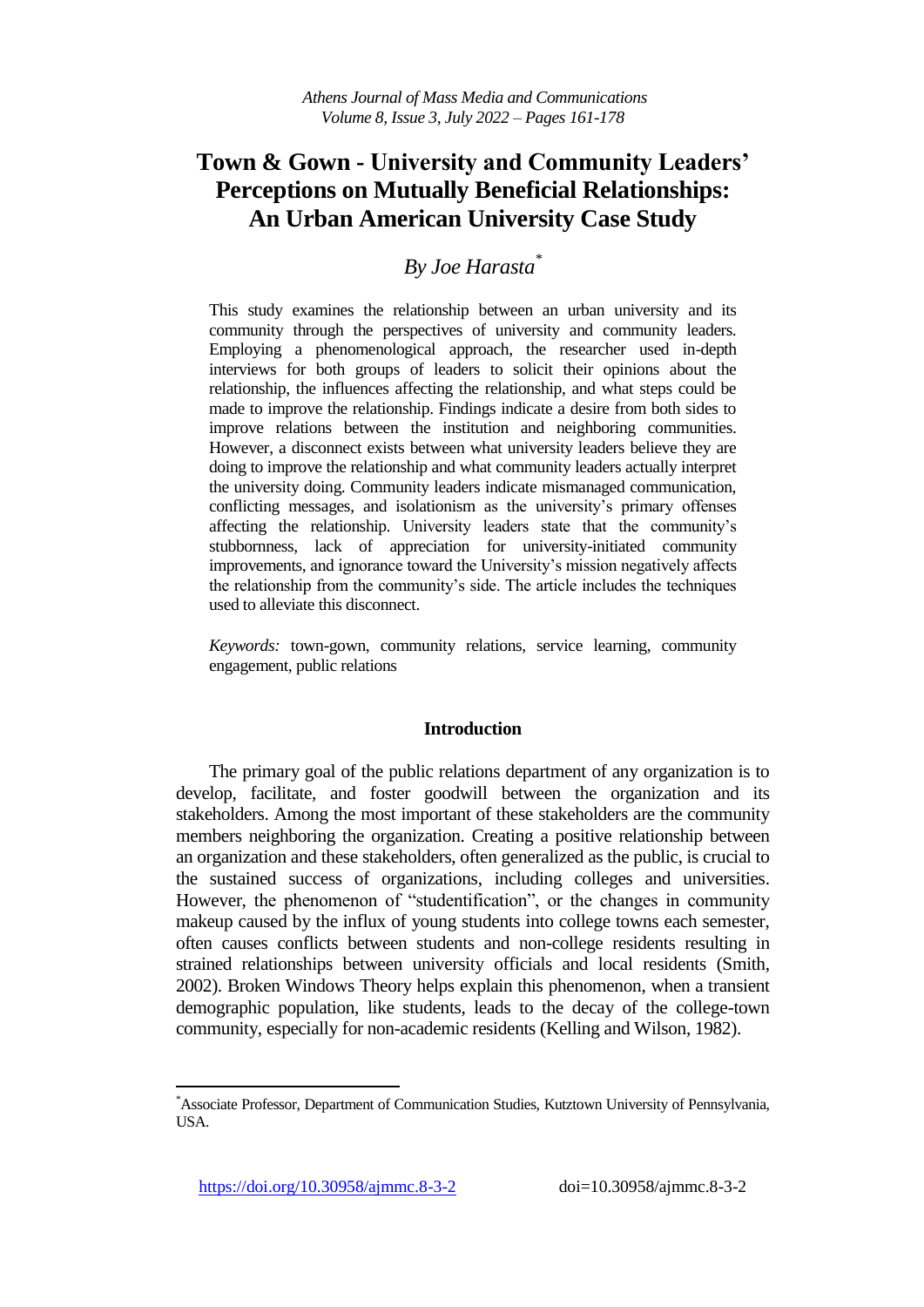Accordingly, the individuals responsible for developing, facilitating, and fostering such goodwill must make crucial decisions concerning the implementation of programs aimed at improving community relations. In higher education, those individuals responsible for making such decisions are often public affairs or university relations directors. That job, however, is often not an easy one. Shaeffer (2017, p. 1) notes, "When the interaction of campus and community – often as not described in terms of town and gown relationships – is ignored, all too often a steep price is paid". Accordingly, without information on community perspectives, institutions may be blindly enacting and implementing policies and programs aimed at improving their image within the community that offer no benefit, or worse, create more problems.

While profit-based organizations can adapt to meet the demands of their publics by introducing new product lines or investing financially in the community heavily, university relations personnel often face a more difficult task of directing the institution to meet the demands of its community. Unexpected and/or difficult to manage issues such as campus crime, expansion, and tax-exempt status have forced university relations directors to maintain consistently positive relations with community members in an unpredictable environment. Despite these problems, many colleges and universities across the country have developed positive relationships with their surrounding communities. Nonetheless, many institutions of higher education still experience poor community relations and the damaging effects of poor public image.

―The story of the birth and survival of an inner-city college transcends its classes and campus" (Parment, 2011, p. 1). Poor relations between a college or university and the private citizens, businesses, community groups, and local government in which it resides with can decrease the institution's reputation and its ability to establish itself as a preeminent institution of learning. Moreover, poor community relations can drain resources that could go toward improving the institution's academic programs, resources for faculty and students, and future initiatives. Accordingly, colleges and universities must establish and maintain positive relationships with their non-academic neighbors to not only maintain a positive image, but also meet organizational goals. These community/institution relationships, also known as town-gown relations, are integral to an institution's overall success. In their study of town-gown relations, Murphy and Tacky (2002, p. 21) found:

It's increasingly clear that poor community relations are risky. Problems with neighbors or local officials have diverted too much time and money from the school's core mission. At best, such problems can delay or frustrate plans, sap morale, and create long-term mutual bitterness. At worst, they can pit community against school and actually imperil the ability of the school to operate. Poor or mismanaged community relations can...effectively cancel an institution's license to do business.

Accordingly, the goal of any organization is to foster positive, effective community relations. Burke (1999, p. 13) notes, "Attitudes, expectations, and behavior in communities…have to be managed. If they are not, companies will see their license to operate continue to erode and their competitive strategies become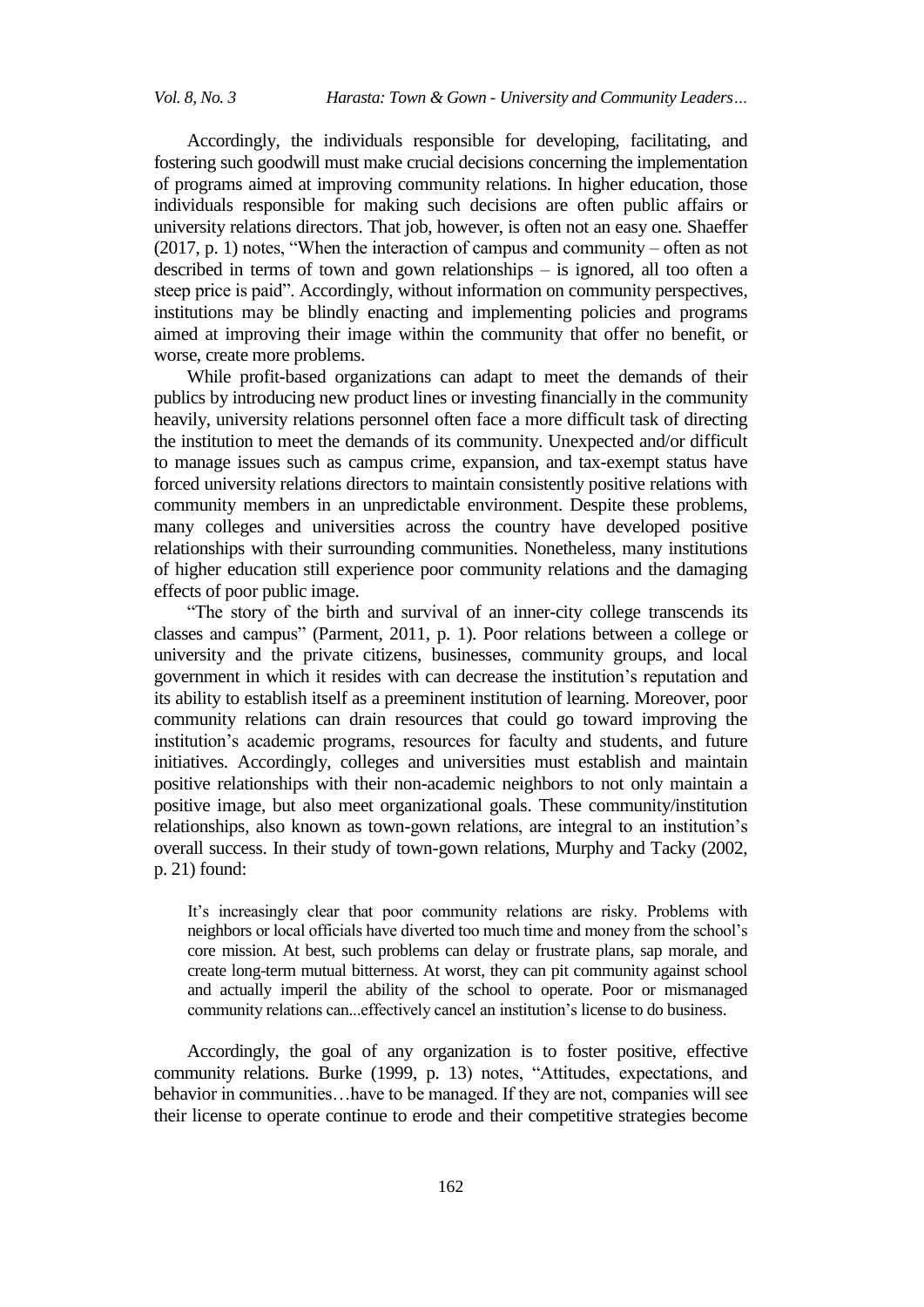unworkable‖. In the business of higher education, the University's license to operate entails successfully educating students and building prestige to entice students to attend its institution over the multitude of available colleges and universities in which it competes. Colleges and universities depend on student enrolment to operate, and without them, these institutions lose a major funding source that affects its operations. Furthermore, in the absence of a strong relationship with its community, an institution cannot expect to build prestige and recruit students. Therefore, institutions must seek feedback from the community if they are to manage this relationship effectively.

#### **The "***Odd Couple***" Relationship**

Mismanagement often stems from a lack of useful feedback from the community—a necessity in reducing complacency and initiating change in the institution's relationship with its neighbors. Issues affecting community relations were noted by the Center for Educational Leadership as early as 1978 found that real estate development, congestion, and construction were among the most notable sources of strife between colleges and communities.

Community members often find themselves at odds with their academic neighbors regarding taxes, crime, and congestion. Expansion plans that do not add to the community's tax base, increased vandalism and noise complaints, and large student populations that cause traffic and pedestrian gridlock often leave residents resentful of their academic neighbors. In opposition, college and university populations often feel antagonized by what they interpret at ignorant or burdensome locals who do not appreciate the institution. Sandman and Baker-Clark found (1997) that universities and communities must understand each other's needs as well as share the same goals if they are to coexist together. Accordingly, gathering and analyzing useful information from both community and institutional perspectives may enable university relations directors to gauge both groups' misconceptions and misinterpretations. In doing so, they may also help reduce hostility between the two sides and lay the groundwork for a mutually beneficial relationship. However, it is often not until a crisis or emergency occurs that a college or university revaluates its relationship with its community. By then, it is often too late.

While waiting for a crisis may establish a sense of urgency within the organization, it may also cause more harm than good. Kotter (1996, p. 45) notes, ―Visible crises can be enormously helpful in catching people's attention and pushing up urgency levels. But in an increasingly fast-moving world, waiting for a fire to break out is a dubious strategy." In higher education, such "visible crises" often take center stage when issues regarding town-gown relations arise.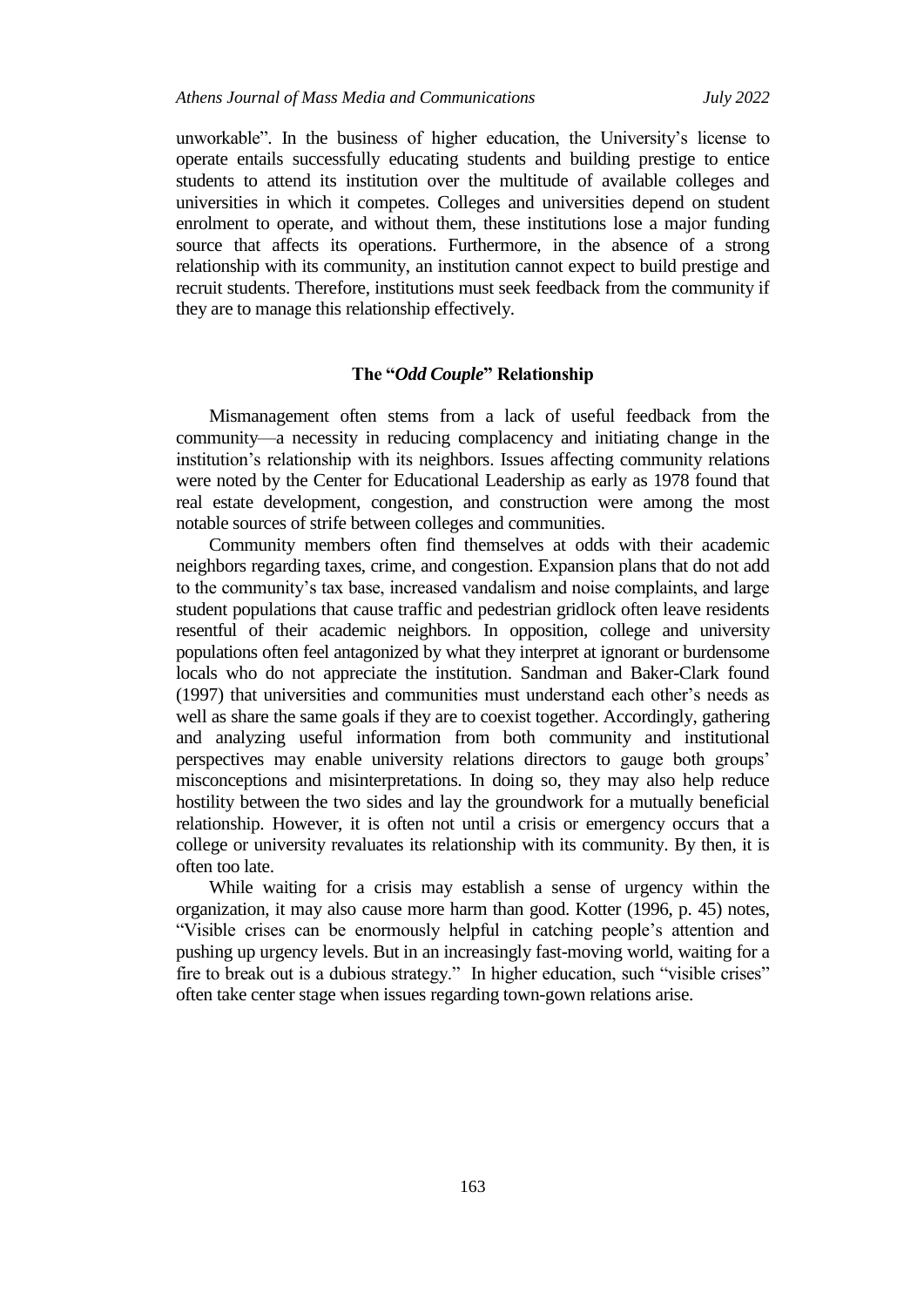#### **At the Heart of the Problem**

Oftentimes, disputes over alcohol-related crime, noise complaints, and economic discrepancies facilitate many town-gown problems. The University of Florida's Town-Gown Taskforce (2002, para. 7) identified "...noise, parking, infrastructure upgrades, home ownership, neighborhood appearance, code enforcement, garbage and litter, landlord issues, nuisance parties, property values, special event attendance, and consistency of rule application and accountability" as the most common causes of friction between colleges and their communities. All of which negatively affect public image. Woldorff and Weiss (2018) found that residents of college towns take two strategies to cope with problematic student behavior – defensive and normalizing. Defensive involves actions like calling police, and normalizing entails avoiding conflict or simply rationalizing that life in a college town is going to be disruptive.

With frictions between the University and community come negative public image that can lead to reduced student enrollment, fewer alumni/grant donations, and diminished college ratings. Bruning et al. (2006, p. 126) state, "Oftentimes, universities became analogous to self-sufficient 'cities' where students could eat, sleep, be entertained, and have nearly all their needs met without ever leaving the borders of campus".

Cutlip et al. (2000, p. 542) add that colleges need positive relationships with their community stakeholders because:

- 1. Financial support is insufficient and precarious as other public institutions' roles in society are expanded.
- 2. Competition for qualified students is spirited and costly.
- 3. Constraints and regulations that make university administration difficult and costly are imposed by agencies of the federal government.
- 4. Academic freedom and tenure are challenged by both internal and external stakeholders.

Gumprecht (2003, p. 57) adds:

Universities are often viewed with conflicting emotions in college towns: welcome by the economic benefits and quality of life they bring, but resented because they are without regard for the interests of permanent residents.

There are, however, means to supplant the tensions between colleges and their communities with respect and collaboration. Nonetheless, despite the positives colleges and universities bring to their communities; town-gown initiatives are often fraught with disagreements and misunderstandings. David Scott, chancellor at the University of Massachusetts (UMass), notes that:

UMass and neighboring communities tend to arrive at town-gown relations much the same way motorists arrive at a four-way stop sign, trying to work out the right-of-way without collision, obscene gestures, or rage. But with each successful stop and go... the campus and its neighbors develop a warmer relationship. (Steinkamp, 1998, para. 1)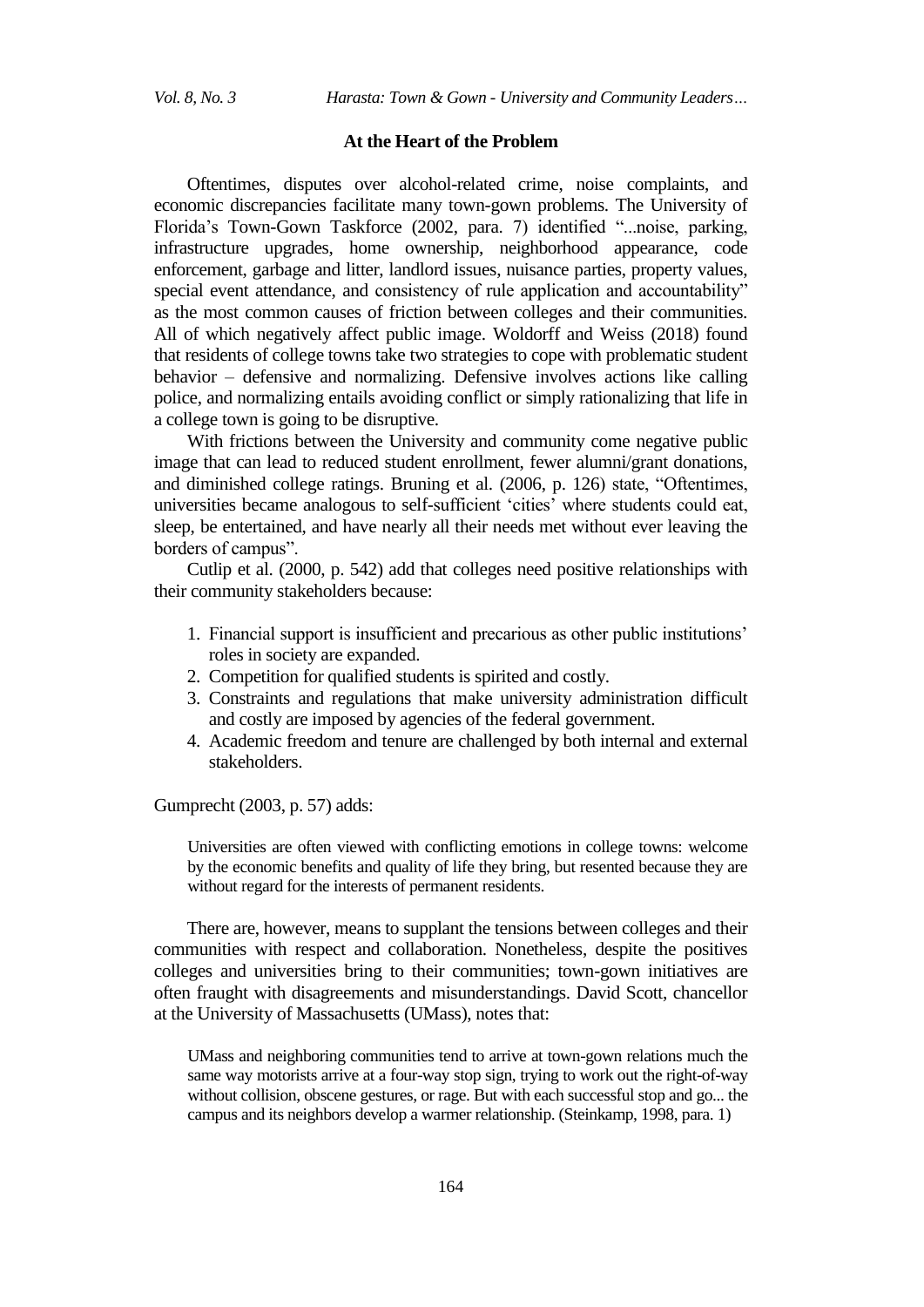In facilitating such amicable relationships, several universities and colleges have organized commissions and coalitions that seat the institution's administration with local residents and community leaders in hopes of building lasting partnerships between the two factions.

For instance, Clark University in Worcester, Massachusetts, has developed UniverCity Partnerships, which, "...will promote economic development initiatives among businesses, neighborhoods, and academic institutions" (Valenzia, 2004, para. 1). A similar program at the University of Pennsylvania specifically seeks to build mutually beneficial relationships that aid distressed West Philadelphia neighborhoods while providing faculty and students funds for program development and assistantships. Generally, colleges and universities provide a multitude of opportunities, both economic and cultural, to their communities, and they need to both utilize and publicize these benefits (Massey et al. 2014).

Because the studied organization's leadership required the institution's identity be kept confidential, the researcher is required to refer to it as The University throughout this article. At The University, the institution partners with its community through a program that offers its neighborhoods' schools, churches, and non-profits health, legal, and community revitalization programs

Addressing the importance of these university-community partnerships in her report to the Office of Partnerships in 2002, University of Pennsylvania President Judith Rodin, states (U.S. Department of Housing and Urban Development, 2002, p. 2):

Real progress takes a different mindset, asking not what we have to do to the community, or even for the community, but rather what we do with the community. I am convinced that sustained community partnerships will help define successful universities in the 21st century, and such partnerships will fail in the absence of a continuous dialogue

As a result, many institutions are implementing programs in hopes of spearheading their own town-gown improvement initiatives. Such partnerships and committees are also effective because they facilitate buy-in from both the community and the institution to develop programs that promote positive relations as well as provide "...a powerful coalition that can act as a team" (Kotter, 1996, p. 56). Such sustained teamwork can also promote the most important aspect of positive town-gown relations—trust. Kotter (1996, pp. 65–66) adds:

The combination of trust and a common shared goal...make for a powerful team. The resulting guiding coalition will have the capacity to make needed changes despite all the forces of inertia...without a powerful guiding coalition, change stalls and carnage grows.

Therefore, it is crucial that colleges and universities extend themselves beyond the campus limits to their non-academic neighbors by seeking their perspectives and sharing the institution's vision with the community. Ernest Boyer, former president of the Carnegie Foundation for the Advancement of Teaching, said institutions of higher learning, "... must become a more vigorous partner in search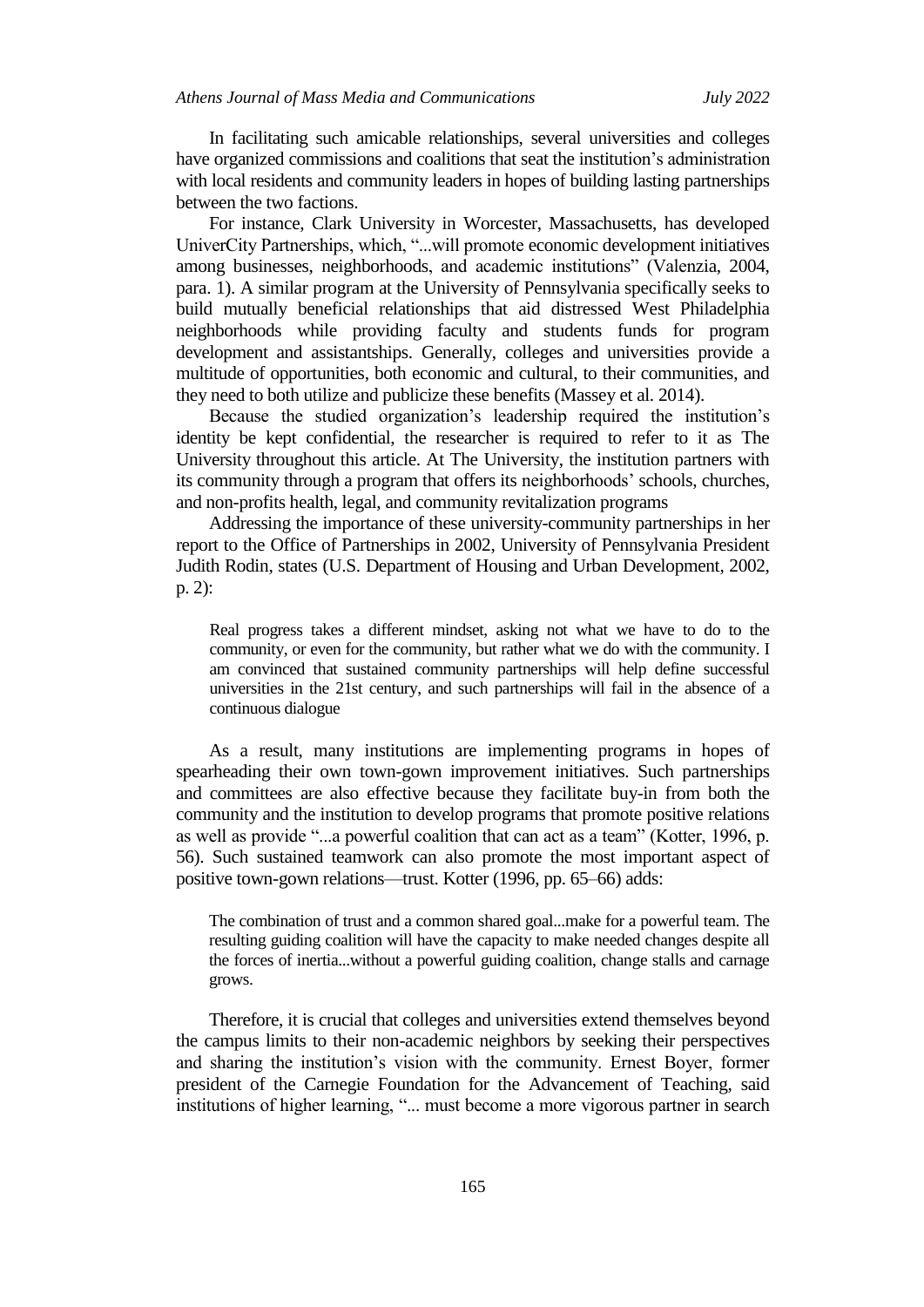for answers to our most pressing social, civic, economic, and moral problems, and must affirm its historical commitment" (Boyer, 1996, p. 16).

Nonetheless, without a clear understanding of the issues that can negatively affect town-gown relations, even the most trusting coalition between institutions and communities may fail. This understanding comes from careful study and research of the relationship between the institution and the community by The University. Murphy and Tacky (2002, p. 21) found, "...schools have to understand that the benefits of good community relations are not the result of luck or the right chemistry between the [institution] head and the mayor...rather, these benefits come from strategic planning and activity." Moreover, Haberman and Dolphin (1988, p. 82) state:

The heart of public relations is acceptable performance. But to help achieve it, practitioners must know what current performance is. They must also know if it is acceptable, and if it is unacceptable, they must know why and to whom it is unacceptable.

Accordingly, to identify acceptable performance that focuses on positive town-gown relations, public relations practitioners must proactively initiate research methods to understand the current state of town-gown relations. Thus, through research, public relations practitioners can know if this performance level is being achieved, and if it is not, what steps are necessary to achieve it. Hendrix (1998, p. 171) adds, "The public relations practitioner should assess problems the organization may have had with community groups and make searching analyses of community relations opportunities". Lastly, Gail Raiman, vice president for the National Association of Independent Colleges and Universities' public affairs, states the public relations practitioners, "...must go to these opinion leaders instead of waiting for them to come to us" (Cutlip et al. 2000, p. 543). Therefore, it is imperative that practitioners understand the influences affecting public perception prior to devising plans aimed at reinforcing positive relations and improving negative relations.

#### **Scope of the Study**

This study seeks to describe the issues concerning town-gown relations at The University as reported by university and community leaders, including overall perceptions of their relationships, sources of problems between the institution and its community, as well as ways to minimize these problems.

In finding ways to build these mutually beneficial relationships between the institution and the community, university public relations directors must acquire community members' perspectives and opinions regarding institutional image. Haberman and Dolphin (1988, p. 83) note, "...the practitioner needs facts. Failure to get the necessary facts can undermine an attempt to achieve good public relations. Ignorance of important facts can make further action futile or even harmful".

Thus, acquiring community members' opinions of the institution may help university relations directors counter anger and distain felt by the community and,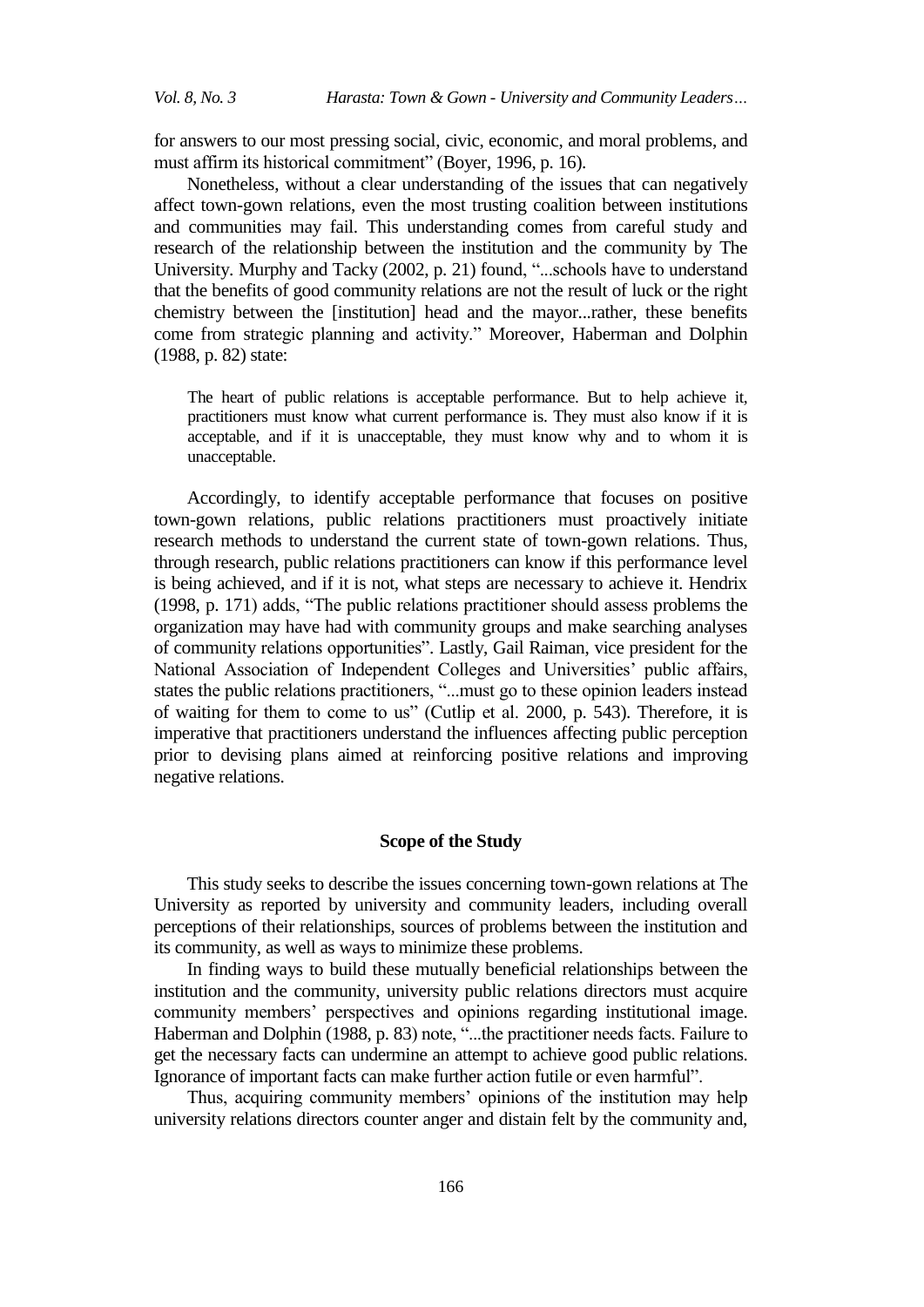in doing so, instill a shared goal or vision between the institution and the community—specifically, the institution's vision for itself and its community. Kotter (1996) states that such a shared vision helps clarify the need for change as well as its benefits. "A good vision acknowledges that sacrifices will be necessary but makes clear that these sacrifices will yield particular benefits that are far superior than those available today—or tomorrow—without attempting to change. Accordingly, communicating the vision is paramount" (Kotter, 1996, p. 70).

#### **Background on the Organization**

The University was established in the second half of the Nineteenth Century in a large East-Coast city in the United States. Currently, approximately 6,000 students enroll in the school's nearly 70 undergraduate and graduate programs. The campus comprises over 50 buildings including dormitories, apartment complexes, and town homes on over 100 acres within its urban neighborhoods. Nearly 2,000 university students donate approximately 100,000 hours of service to the community each year. In 2017-2018, the University:

- Donated nearly \$2 million to promote businesses development near its campus.
- Provided over \$1 million for security to its community, including a liaison to the neighborhood town watch.
- Gave approximately \$10 million to its host city for hometown student scholarships.
- Employed faculty and staff, of whom, nearly half reside in the city with over one-third living in neighborhoods near the campus.

*Table 1.* Total Population of The University's Four Primary Neighborhoods 1960- 2010

|                | 1960   | 1970   | 1980   | 1990   | 2000   | 2010   |
|----------------|--------|--------|--------|--------|--------|--------|
| Neighborhood A | 67.152 | 65,377 | 56,306 | 52,441 | 50,696 | 46,195 |
| Neighborhood B | 31,781 | 32,392 | 32,854 | 30,223 | 25,958 | 22.412 |
| Neighborhood C | 36,838 | 35,797 | 32,967 | 34.839 | 37,229 | 42,133 |
| Neighborhood D | 22,122 | 23,144 | 22,776 | 20,691 | 18,866 | 17,862 |

(U.S. Census Bureau, 2010\*).

\*2020 Census data were not available at the time of this article's writing.

Table 1 illustrates the changes in overall population of the neighborhoods The University borders. The most noticeable trend from these forty years includes the decline in residency in all neighborhoods from 1960 to 2000 except for Neighborhood C, with Neighborhood A losing the most residents during this time. Also noticeable is the market decline in population within Neighborhood A and Neighborhood C between 1970 and 1980.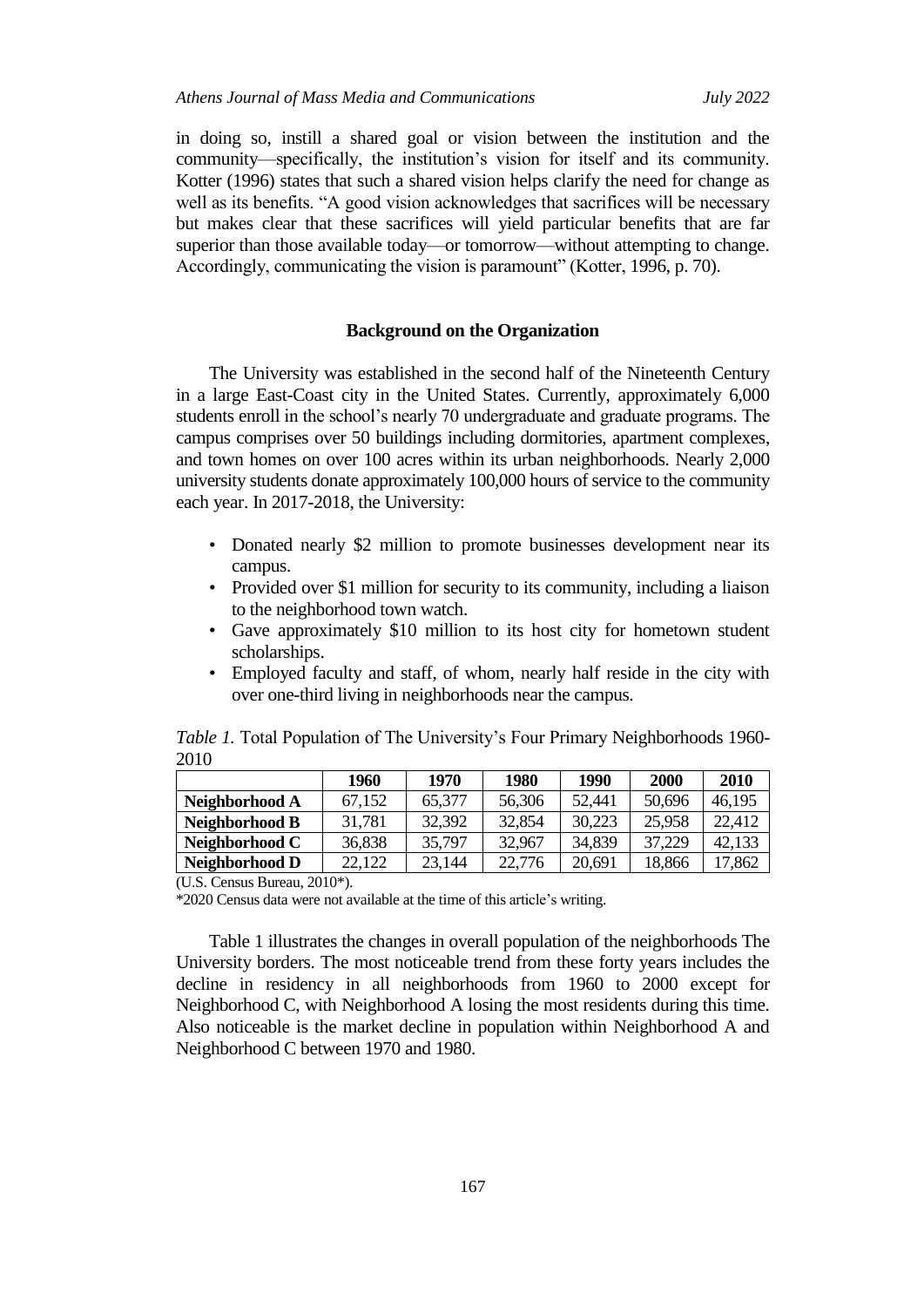| $2010$ (Computer 1999) CDV |          |          |          |          |          |  |  |
|----------------------------|----------|----------|----------|----------|----------|--|--|
|                            | 1975     | 1985     | 1995     | 2005     | 2015     |  |  |
| Neighborhood A             | \$25,000 | \$26,000 | \$39,000 | \$42,000 | \$41,000 |  |  |
| Neighborhood B             | \$34,000 | \$29,000 | \$35,000 | \$37,000 | \$26,000 |  |  |
| Neighborhood C             | \$45,000 | \$39,000 | \$39,000 | \$45,000 | \$45,000 |  |  |
| Neighborhood D             | \$39,000 | \$35,000 | \$39,000 | \$51,000 | \$46,000 |  |  |

*Table 2.* Median Home Sales Price of The University's Neighborhoods: 1975- 2015 (Constant 1999 US\$)

Table 2 shows that both Neighborhood B and Neighborhood D experienced the greatest decline in house values from 1985 to 2015 while Neighborhoods A and C remained constant since 2005. As with Table 2, Neighborhood C remained most consistent of all the neighborhoods over the forty-year period.

*Table 3.* Most Frequently Cited Neighborhood Complaints in 2018 (Reported by Current and Former Residents in Percentages)

| <b>Complaint</b>      | Neighborhood | Neighborhood | Neighborhood | Neighborhood |
|-----------------------|--------------|--------------|--------------|--------------|
|                       | A            | В            |              |              |
| Not safe              | 42           | 49           | 46           | 49           |
| Too much<br>noise     | N/A          | 38           | 38           | 38           |
| Trash and<br>litter   | N/A          | 37           | 37           | 36           |
| Not enough<br>parking | 30           | 33           | 33           | 38           |

Current and former residents of The University's neighborhoods unanimously cited unsafe conditions as their biggest complaint. Whereas information on noise and litter was unavailable for Neighborhood A, the numbers of these complaints were all quite similar for Neighborhoods B, C, and D, thus illustrating that crime is a major concern of The University's residents (Table 3).

The preceding data evidence declining populations coupled with low median home values and concerns over safety and sanitation, which indicate the four neighborhoods near The University may be experiencing urban blight. The Urban Institute (2019), an organization that seeks to eliminate urban blight defines it as:

…the downward spiraling malady afflicting many of our city and inner suburban neighborhoods. Marked by trash strewn lots, graffiti-covered buildings, barricaded storefronts, abandoned buildings, overflowing dumpsters, treeless corridors, and a proliferation of ugly signage, including billboards, broken sidewalks and poor lighting--urban blight chokes the life out of a neighborhood as surely as a blighted or diseased plant can spread and destroy an entire crop. Urban Blight drives out active residents and tax-paying businesses because most people want to live and work in a pleasing visual environment if they can. Those who stay often feel powerless to change the forces that have made their world ugly.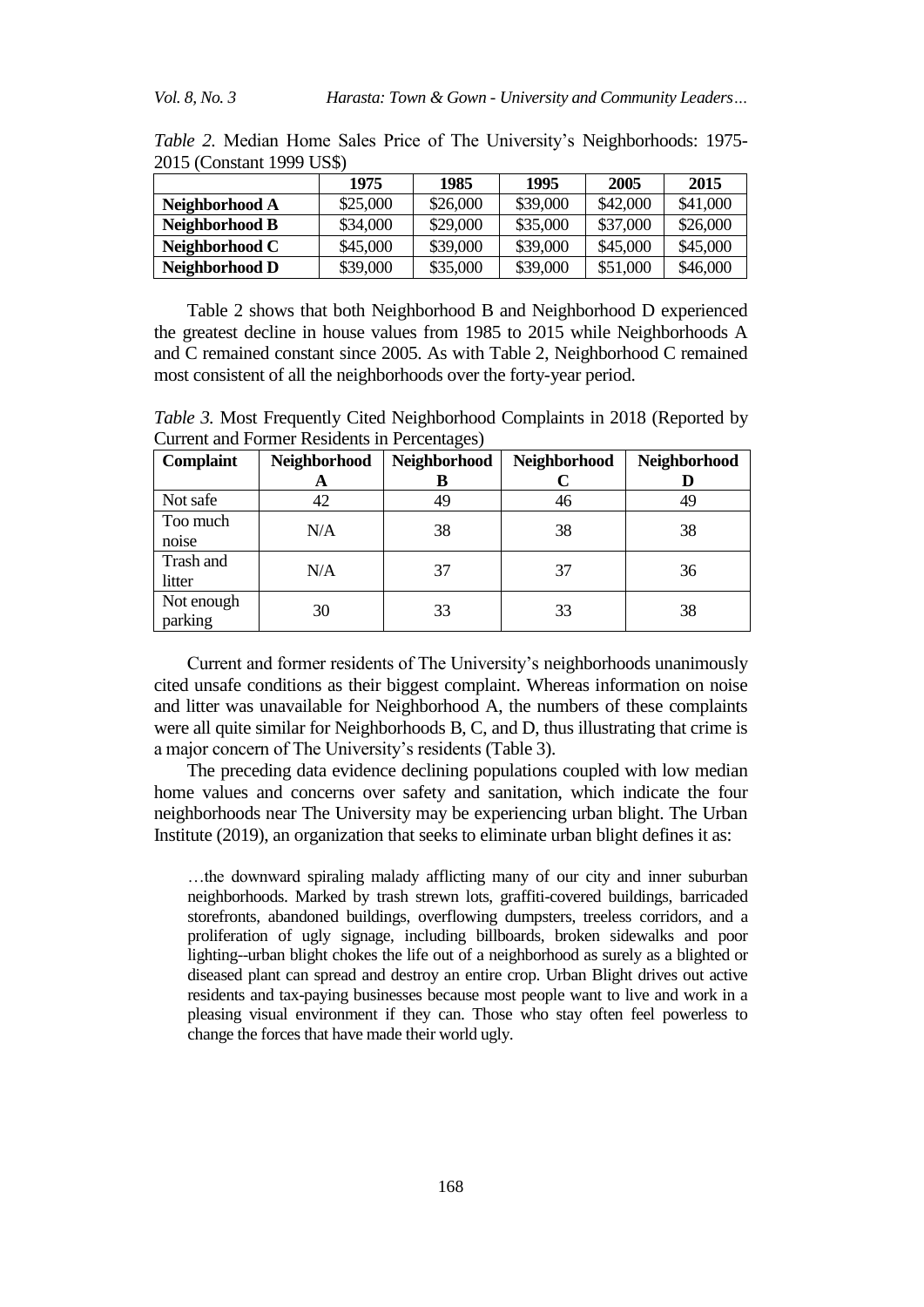#### **Need for the Study**

While The University provided over \$1.5 million to the city from annual payments to through taxable wages and city provided services, as well as over \$13. million in expenditures with city businesses each year, the institution continues to receive some criticism for its expansion plans, community-perceived isolationism, and student behavioral issues.

The University's master expansion plan has placed additional strain on its relationship with neighboring communities. The plan calls for student housing, additional academic buildings, parking garages, athletic facilities, as well as additional commercial property.

Much of the criticism has come from The University's expansion into surrounding neighborhoods, its effects on the community, the redirection of traffic as well a rape case, which resulted in the resignation of the women's and men's basketball coaches following allegations of previous cover-ups of sexual misconduct among student-athletes. The University reiterated its commitment to the safety of students and neighbors during the crisis and its emphasis on openness to its community. However, some in the community feel The University often does close itself off from it, thereby adversely affecting university-community relations.

The "bully mentality" that some of residents seem to feel The University embodies, its tax-exempt status, its development of sections of the neighborhood, as well as the common problems that plague many colleges' town-gown relations, is at the center of this study—specifically, about community and university leaderships' perceptions. Therefore, this study examined leaders' opinions on the issues affecting town-gown relations between the community and The University as well as seek to find means to build an amicable relationship between the two that, as the literature suggests, benefit both the institution and the community.

Positive relationships are mutually beneficial for both the college and the community. For these relationships to exist however, the institution must become the catalyst to changing the oftentimes-strained relations between town and gown (Singer, 2001). Thompson, Story, and Butler (2003, p. 386) add that the University must be the, "Initiator of the process, moderator or facilitator of deliberation, and broker of scholarly knowledge." Therefore, through research, institutions of higher education can understand and learn from their communities and develop positive relationships with their neighbors in the face of campus crime, tax breaks, isolationist attitudes, and campus expansion (Spagnolia, 1998).

Despite the importance of understanding the town-gown phenomenon more fully, which would aid both universities and communities in establishing stronger relationships, relatively few studies have been conducted on the issue, and even fewer have been conducted that focus on community and university leaderships' views on their relationships with each other. As leaders, these individuals shape the relationship directly, and therefore, their views provide information that adds to the body of knowledge on the subject of town-gown relations. Lastly, case study methods lead to greater understanding of the phenomenon of town-gown relationships, both academically for in practice (O'Mara, 2012).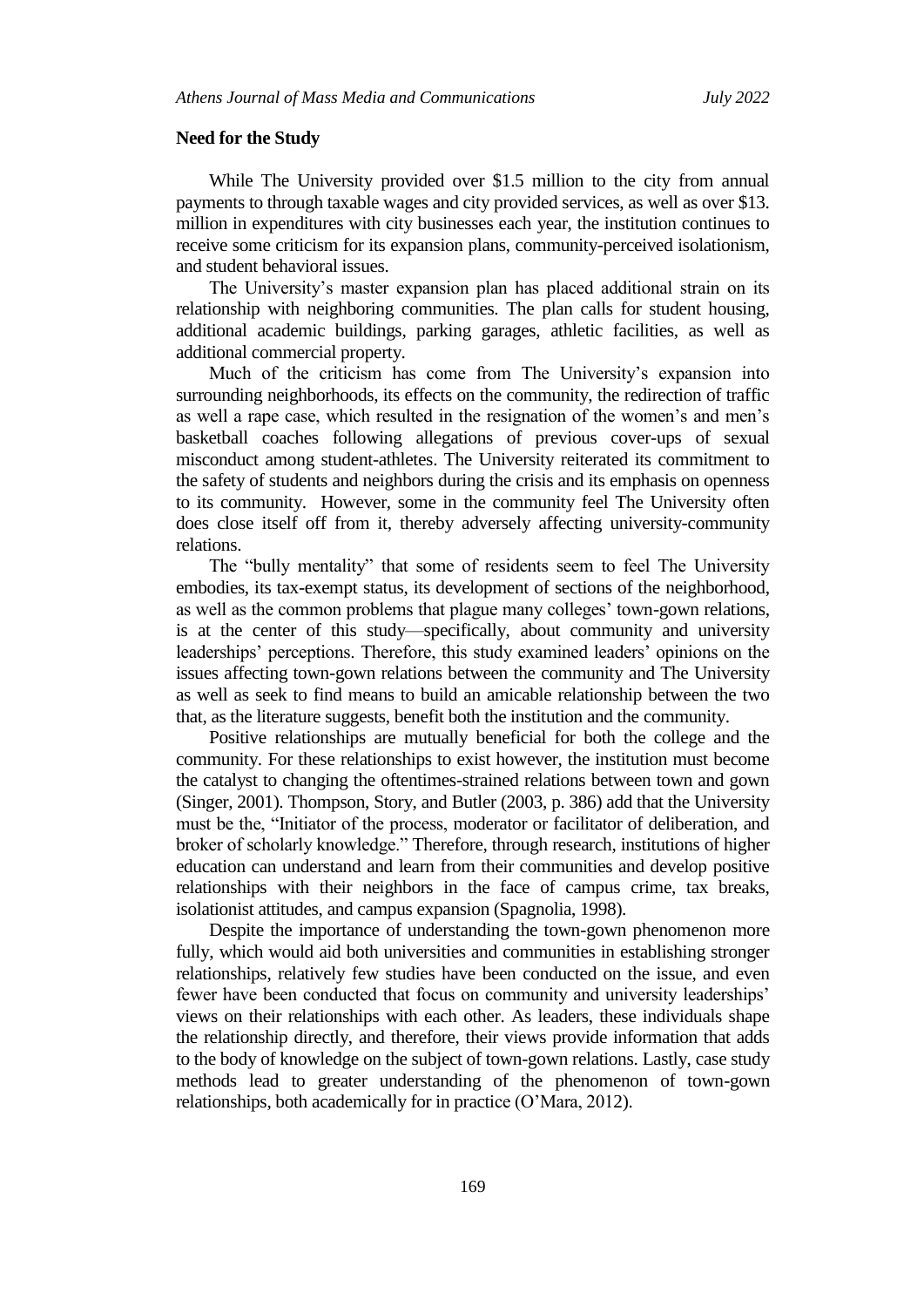#### **Research Questions**

This study seeks to describe university and community leaders' perceptions of these relationships. Specifically, how do The University leaders and community leaders currently view the relationship between The University and the community? What do The University leaders and community leaders believe are the primary issues affecting the relationship between The University and the community? What do The University leaders and community leaders believe can be done to improve the relationship between The University and the community? How do The University leaders and community leaders foresee the relationship between The University and the community in the future?

#### **Methodology & Research Design**

Public relations' effectiveness is contingent on effective research. Without useful, meaningful information, even the best public relations plan is useless. Brody and Stone (1989, pp. 1–2) state that public relations research:

...requires identifying and understanding the function of diverse environmental influences within the context of specific public relations problems...As research in public relations must necessarily involve greater breadth and depth...practitioners must develop and maintain substantial bodies of knowledge concerning the environments with which they deal.

Moreover, Hendrix (1998, p. 171) adds, "...community relations research consists of carefully identifying audiences to be targeted for communication and learning as much about each audience as possible".

Therefore, a phenomenological study was utilized to help understand the influences that affect the University's town-gown relations. Stake (1985, p. 277) define the study as:

...the study of a single case or bounded system, it observes naturalistically and interprets higher order interrelations within the observed data. Results are generalizable in that the information given allows readers to decide whether the case is similar to theirs. Case study can and should be rigorous.

Dukes and Oiler (as cited in Creswell, 1994, p. 56) state that phenomenological studies include, "The examination of human experiences through detailed descriptions of the people being studied. The procedure involves studying a small number of subjects...to develop patterns/relationships of meaning."

Data from this qualitative research design enables a clear understanding of both The University and community's perspectives of town-gown relations. It is important to note that studying embedded units is crucial in this phenomenological study—that is, university and community leaders' perspectives. de Vaus (2004, p. 221) writes: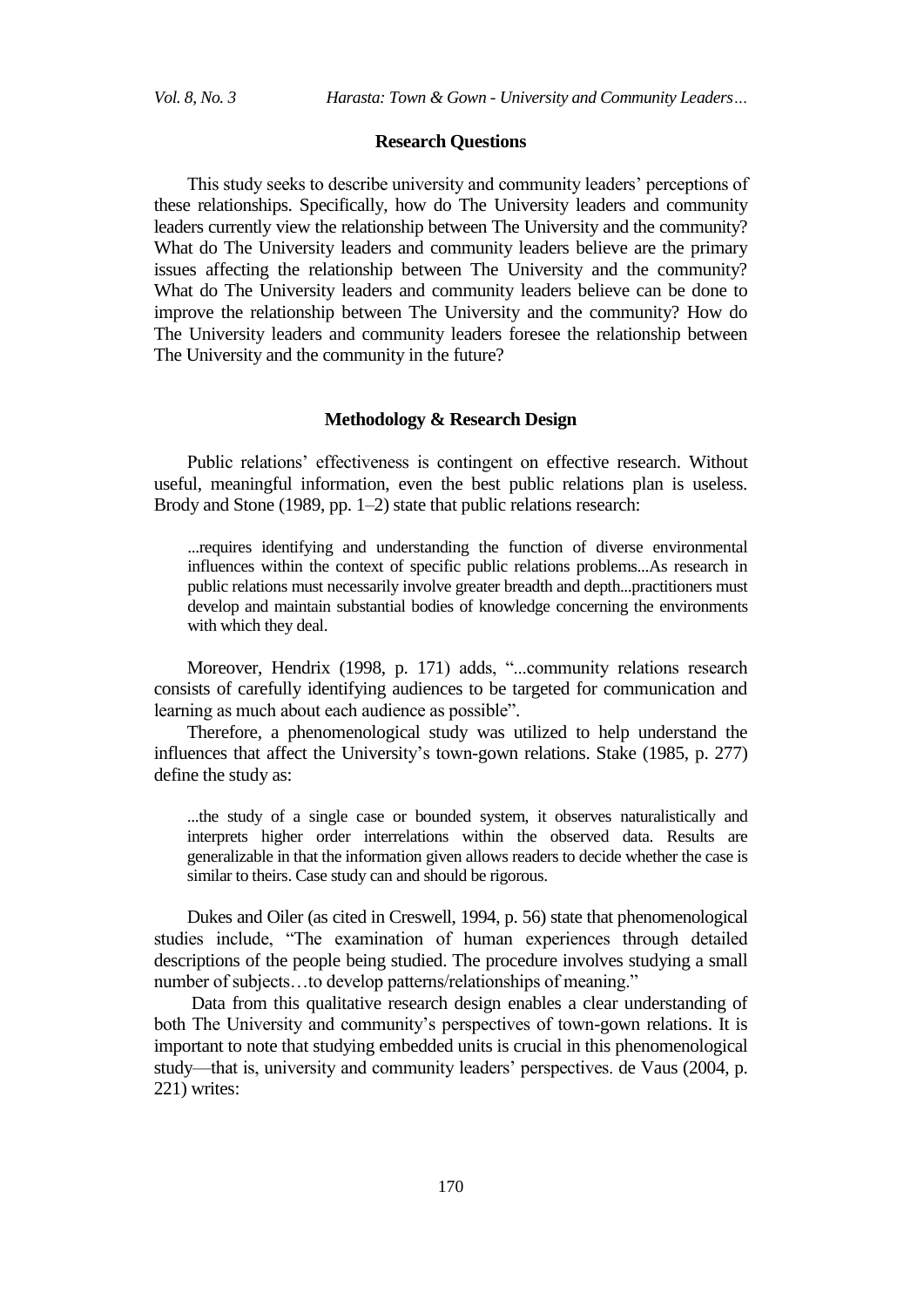A well-designed study will avoid examining just some of the constituent elements. It will build up a picture of the case by taking into account information gained from many levels...Since many cases will consist of different elements, different methods of data collection may be required for the different elements.

#### **Participants**

Participant selections for interviews and focus groups are critical for the study's effectiveness. Purposeful sampling was used to determine the interviewees. Interviewees include the director of communications, provost, dean of students, director of safety and security, vice president of community and government relations, and university president. This selection was made because the preceding individuals are trusted with making decisions that affect nearly all university operations, most notably those that affect or react to issues concerning The University relationship with its community. Accordingly, these individuals are the most knowledgeable about issues addressed. Interview questions center on issues pertaining to the relationship between The University and the community.

In addition, civic and business leaders were interviewed to gauge community leadership perceptions. These individuals include block captains, civic leaders, business leaders, and neighborhood council representatives. Information from these individuals provided insights regarding the relationship between The University and the community from a community leadership perspective. As community leaders, these individuals influence and affect community-oriented perceptions of the University, and therefore, their input provides valuable information as well as an additional view of The University-community relationship.

#### **Qualitative Procedures**

To obtain a thorough depth of understanding into the town-gown relationship at The University, the researcher interviewed a variety of university officials and community.

Questions focusing on community and The University leaders' opinions of town-gown relations, who has more power in the relationship, the responsibilities between the two entities, influences affecting the relationship, perceptions of communication between the two, steps to improve the relationship, as well as their views on the future of the relationship. The same questions for community leaders were utilized.

The use of both structured and unstructured interview questions provided greater insights into the mindset of The University officials, community leaders, and focus group participants than would be possible using either open or closedended questions exclusively. University officials including the president, provost, campus police chief, and dean of students were engaged in in-depth interviews. A series of five focus groups were held with community members. Additional indepth interviews were conducted with local business owners, clergy, and civic leaders.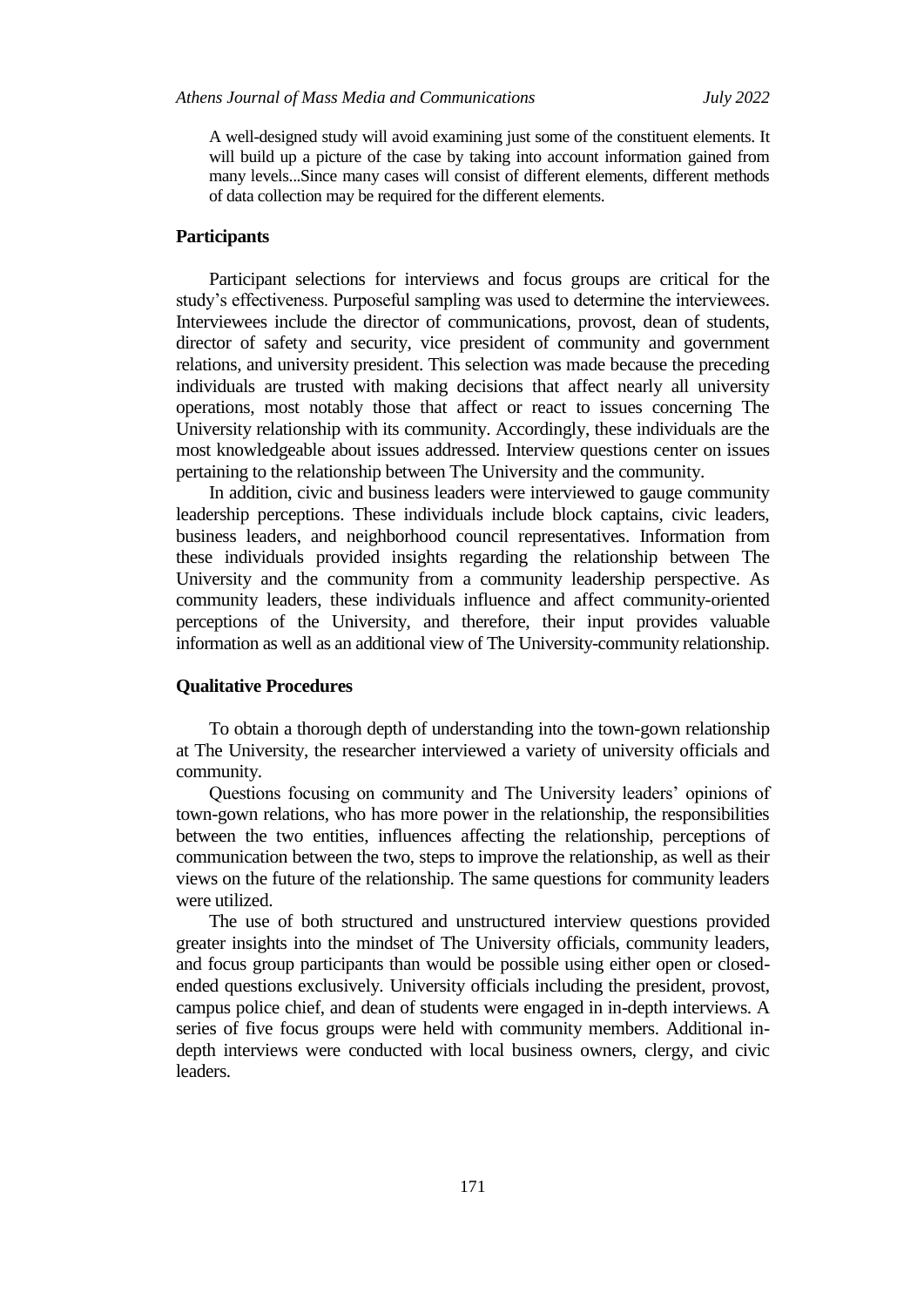#### **Qualitative Data Analyses**

Interview responses and focus group data were coded and analyzed. Coding, segmenting, and enumeration techniques enabled the researcher to identify themes, compare responses, as well as draw conclusions based on the interviewee's answers regarding The University and community's feeling regarding the town-gown relationship.

To ensure the trustworthiness of the preceding qualitative research techniques, the researcher used reflexivity because, as a former employee of The University in the study, there might be the possibility of researcher bias. Mruck and Breur (2003, p. 1) define reflexivity as "...examining the research process (and) using empirical examples to show in which way (sub-) cultural, social, professional, biographical, and personal characteristics of what is perceived, interpreted, and published".

#### **Results**

Most of The University leaders noted the complexity of the relationship considering the conflicting demographics between the student body and the citizens of the neighboring communities. Moreover, there exists a clear difference between how The University sees its relationship with the community and how community leaders interpret it. Community leaders often spoke of isolationism, university-centered agendas, and lack of contact when characterizing the relationship between non-academic neighbors and The University.

In contrast, The University leaders regularly spoke of partnership and shared vision when describing their relationship with the community. At the heart of these conflicting statements seems to be a lack of agreement concerning which entity possesses the most authority between the two. Most of The University leaders pointed to shared power, even though several university leaders noted the physical size dominance and purchasing power the institution has over the community. Community leaders expressed the opinion that The University exercises its power of purchasing when expanding, thereby putting the community in a position of inferiority when it comes to making important decisions concerning neighborhood redevelopment. Other community leaders described the relationship as isolationist on the part of The University. Those individuals stated The University introverts itself to the confines of the campus too much and does not provide enough services to aid the non-academic community such as business-assistance programs and student-community programs.

Nonetheless, The University leaders stated that their primary responsibility to the community was increased partnership and greater respect. Community leaders stated that The University must also work more mutually with the community, but also follow-through on initiatives that represent The University, such as servicelearning projects. The University leaders contended that the community has a responsibility to The University including being more open to working with The University and more appreciative of the benefits The University brings to the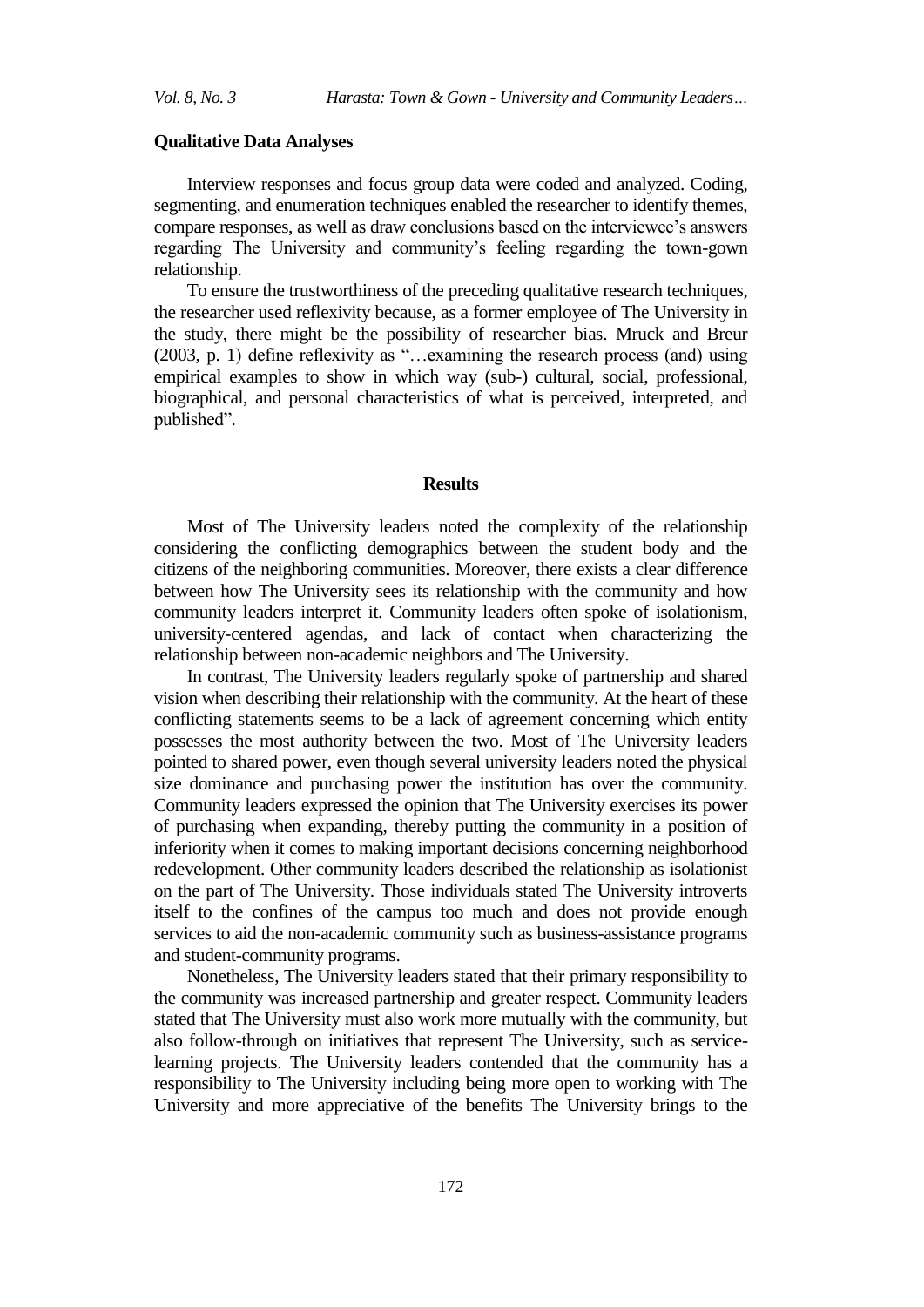community, such as increased security and retail development. Community leaders admitted that the community needs to "learn to live" with its academic neighbor and accept the negatives as well as the benefits of residing near The University.

Despite The University leaders stating that their communication was responsive, many mentioned that improved communication would benefit the relationship between the University and the community. Community leaders agreed. In addition to communication, both community and The University leaders indicated that improving students' behavioral issues, especially those stemming from off-campus residences, would benefit the relationship. The University leaders also pointed to neighborhood revitalization to improve relations; however, community leaders added that too much restructuring of the neighborhood would adversely affect the relationship. The University leaders also expressed the hope that community leaders would take a more enlightened view of The University initiatives and have a greater acceptance of university-led projects. Community leaders expressed the desire to have The University provide more services to the community.

Data seems to indicate that The University leaders do not appreciate what they seem to perceive as an inability to "see the big picture" regarding university projects aimed at improving the neighborhood. Community leaders at times appeared to be rather unyielding in their stances on university projects and unwilling to accept changes to the neighborhood that benefit institution as well as the community. As with any relationship, give and take is needed form both sides; however, it seems that community leaders, at times, are overly protective of the status quo and unwilling to accept changes The University needs to fulfil its mission.

Both community and The University leaders most often pointed to the age differential between students and residents as the single greatest issue affecting the relationship between The University and the community. In addition, both sides added that the influx of students living in the community away from campus magnified the problems with student-resident relations. The University leaders spoke of traditional-aged college students and the "normal" activity associated with young adults of that age leading to many problematic interactions with nonacademic neighbors. Loud parties, late-night noise, and alcohol were among the most-mentioned issues associated with student behavior. Similarly, community leaders stated the lifestyle of the community's high population of senior citizens did not often mesh well with the lifestyle of their college-aged neighbors. As an ancillary effect of off-campus residences, both The University and community leaders often noted parking and congestion problems as another key issue affecting the relationship.

It appears that The University leaders' admitted lack of regulated communication negatively affects the institution's ability to reinforce its commitment university to the community. The University leaders often noted the many services the institution avails to the community; however, community leaders often noted they wanted services from The University. It appears as though university leaders believe the institution is providing a wealth of services to the community.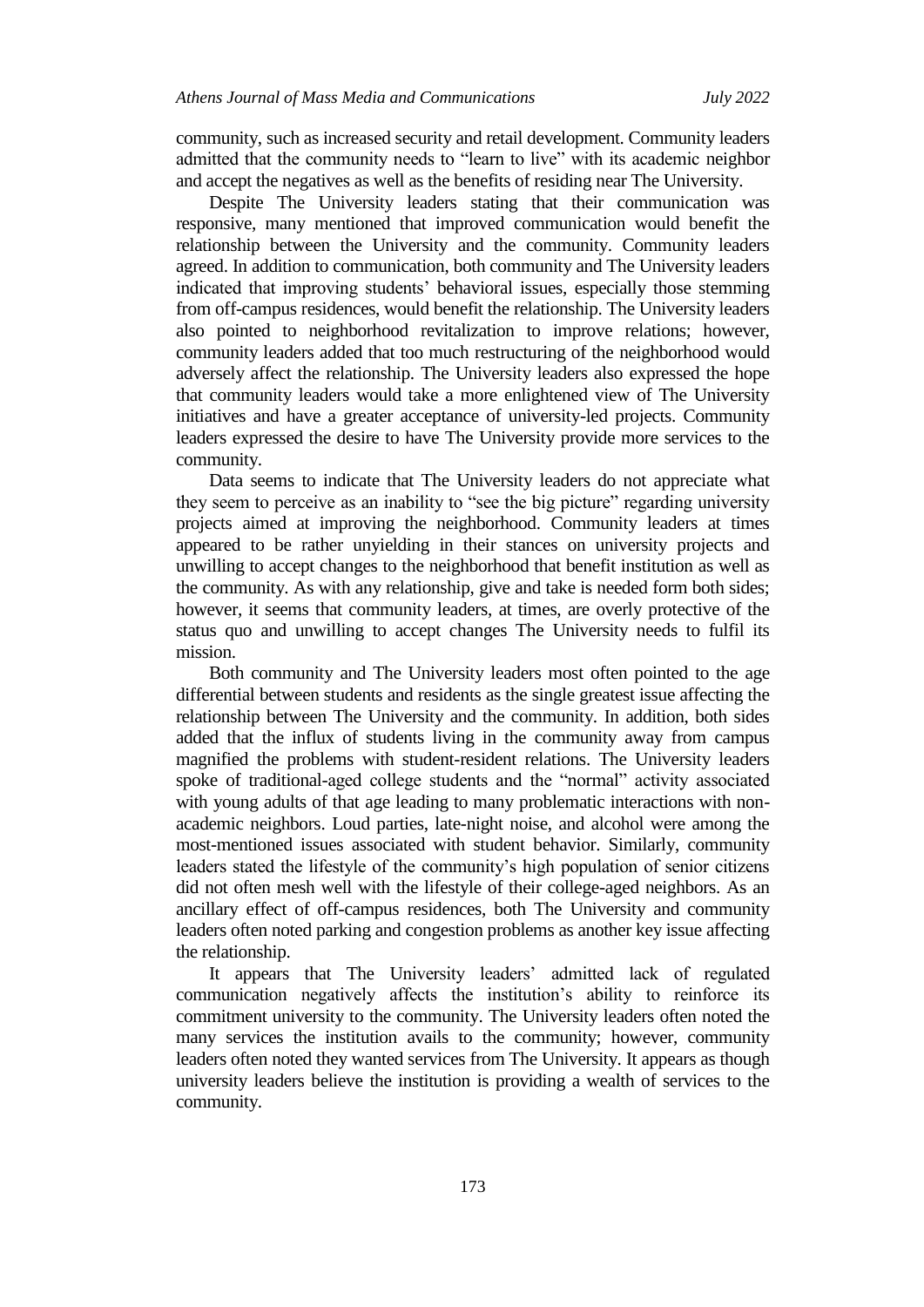Again, because most community leaders stated that they either desired additional services or were not aware existing services, The University does not seem to be communicating its offerings strongly enough. This study coincides with previous studies (Thompson et al., 2003; Nyden et al., 1998; Stoecker, 1999) that concluded communication and ongoing partnership must be a goal of any institution of higher education that seeks to strengthen relations with its community. Bruning et al. (2006) found similar sentiments where community members felt disengaged from the campus and its opportunities.

The University leaders stated that the relationship between the University and the community would evolve and improve in the future. Likewise, some community leaders expressed an optimistic future while some felt it would remain the same. Both university and community leaders stated that the future would depend on the actions of the other.

#### **Conclusions & Steps Taken**

This study illustrates the need for clearer communication and greater mutuality. Accordingly, The University leadership expanded its community services while making an effort to advertise them more to community leaders. For example, an advisory board was created composed of community leaders who meet at regular intervals and during key times (crises, new development, etc.) that provide The University with up-to-date information concerning community sentiments toward The University as well as suggestions to improve the relationship on an ongoing basis. Also, be The University is situated in a large city, it should easier for it to build stronger relationships with its non-academic neighbors than its rural or suburban counterparts (Mosier, 2015).

Town hall-style meetings, also at regular intervals, now provide The University leaders with greater insights into the community's mindset. Such meetings are open to community members to voice his or her opinion first-hand. Through such meetings, The University leadership also impart information that allows less-than-desirable initiatives such as street closures to be more easily accepted by the community.

Community members now voice their opinions and feel as though their suggestions and concerns are an important component to the initiative's planning. A secondary benefit other than reinforcing communication is making the community aware, and perhaps more appreciative of The University contributions, which The University leaders seek. Such communication comes at regular intervals rather than only when a problem or new construction occurs. Doing so also reduces what community leaders characterized as isolationism on the part of The University. Standardized communication reduces the perceived isolationist attitude that community leaders characterized the University.

Continuing an ongoing, open dialogue familiarizes the community to the everyday operations of The University, and it also helps ease tensions when problems do arise. Community members no longer look at The University communications as being the bearer of bad news. This coincides with Boyer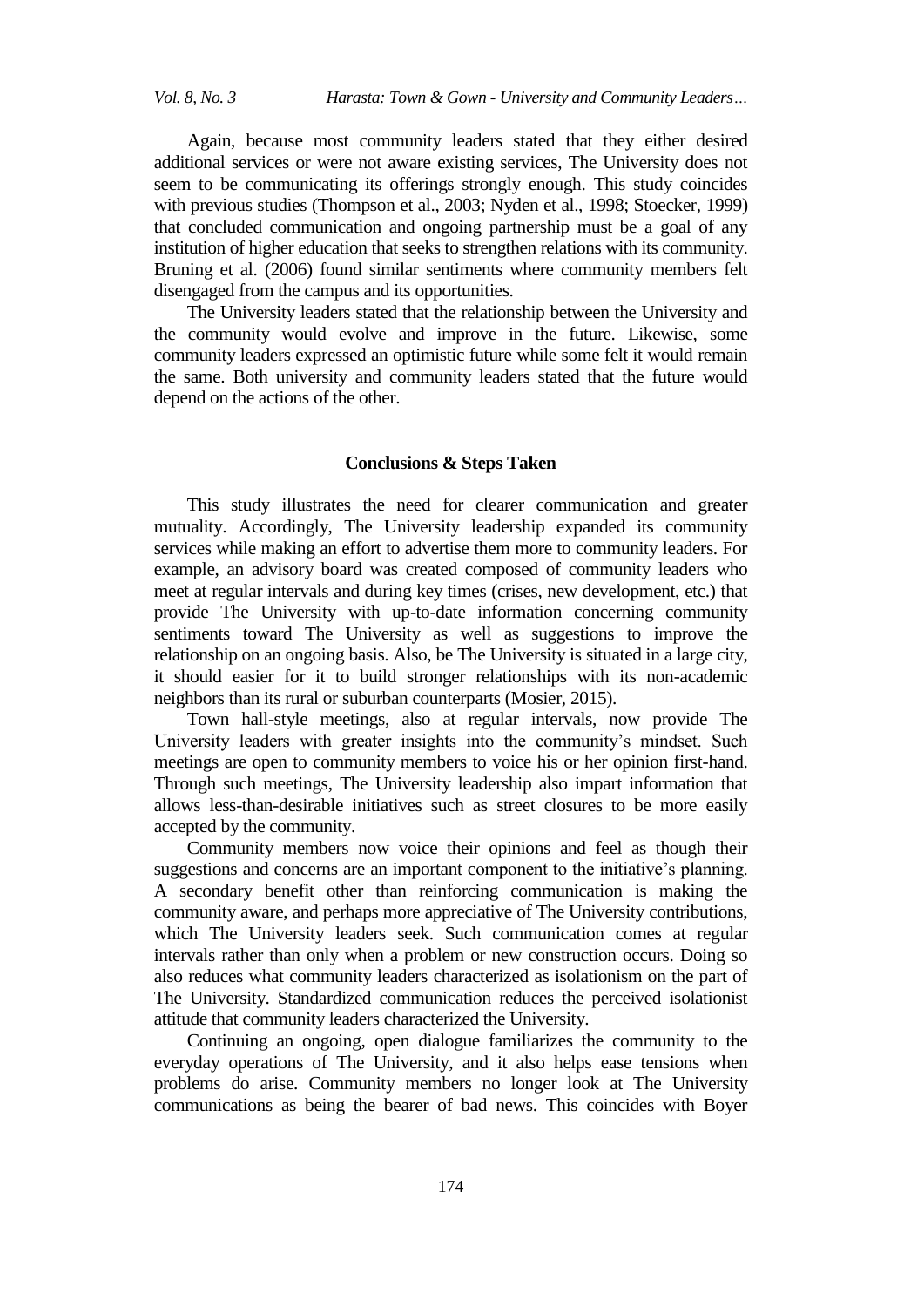(1996) and Beck et al.'s (2000) assertion that universities are becoming more isolated as their relationships become more complex. To further improve relations, The University addresses issues of student behavior, especially off-campus.

Based on predominate sentiments from both community and The University leaders that student, off-campus residences present a major problem, The University develops greater restrictions and improved policing of student housing. In agreement with Murphy and Tacky's findings (2002), the interaction between college students and non-academic neighbors appears to be negatively affecting the relationship between The University and its neighbors, and thus, adversely affect The University's ability to further its mission. The University considers addressing the rising population of off-campus students with restrictions on the numbers of students permitted in neighboring communities.

Specifically, The University introduces policies that keep freshman and sophomore resident students on campus through rules that simply state that all freshman and sophomore students must use on-campus housing if they wish to attend The University. To further ease tensions, a combination of increased communication and student involvement in the community further alleviates pressures arising from off-campus residences.

Currently, The University offers many student-community programs; however, changes to the current programs enhances their benefits. One such enhancement is to increase the amount of time students must participate in their community programs.

For instance, requiring students to be involved over the four-year period of their undergraduate education shows the community The University's prolonged commitment to it while teaching students valuable life skills that reinforce the importance of their contribution to the community. As an example, an 18-year-old freshman sees how his or her tutoring at a local elementary school affects the life of a student who grows from elementary to high school as well as how the 18 year-old has grown as an individual the same four years. Such lessons cannot be taught in the classroom, and these programs provide the community, the college student, and The University with a valuable resource.

One such program is the inclusion of "community service" to a particular neighborhood. These community-student programs include planting gardens, renovations, etc. that enhance the community and help preserve it from the trash and vandalism that many community leaders stated was plaguing the neighborhoods—often coming from college students according to community leaders. College students are less likely to drop trash in a garden they helped plant or allow their friends to, so such programs create a domino effect of community "protection" on the part of college students. Another component of the college student-community connection comes from the integration of the real-world community into the lessons taught in the classroom. Collaboration between institutions and their communities must be part of any college or university's master plan (Dalton et al., 2018).

The inclusion of the community into the college classroom provides benefits to the students, professors, and community members (Dardig, 2004). For instance, business school classes include having students provide local businesses the help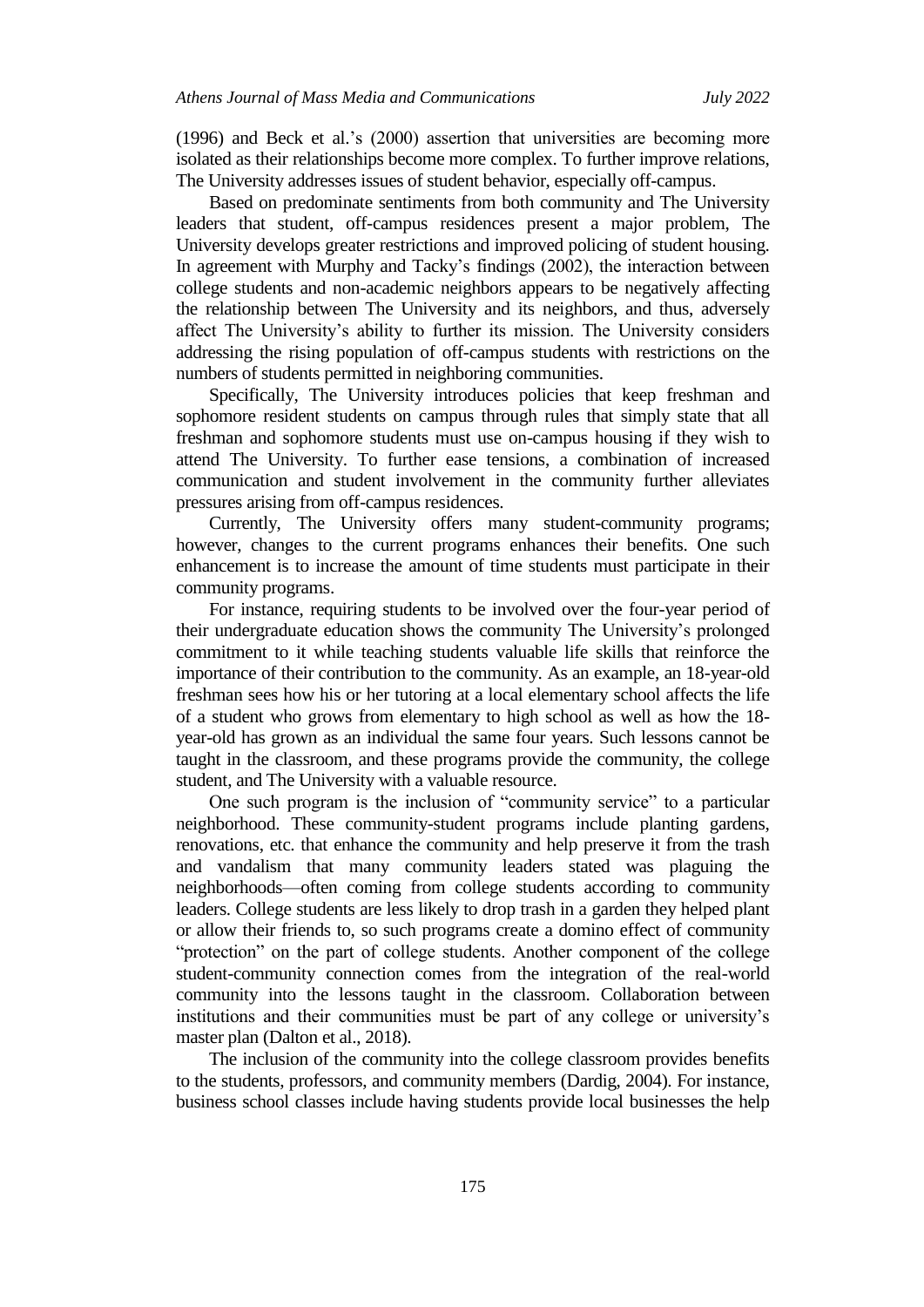they need based on lessons learned concerning the operations required to run a business successfully. Rather than simply reading a textbook on marketing, students integrate marketing techniques for a local business to (a) increase the business's profits and (b) show students how to market in the real world, thus benefiting both the student and the neighborhood and reinforcing the bond between The University and community. This type of highly engaged interaction between students and community members is key to developing positive towngown relations (Gavazzi and Fox, 2015). Furthermore, involving students in the process of hands-on learning, while also helping the community at the same time, increases both engagement and positivity between The University and its neighbors (Filinson and Raimondo, 2019).

The University considers publicizing its services to the community more effectively, possibly through greater media exposure, which some community leaders expressed would benefit communication as well. Additionally, the community's demographic is predominately aging and elderly individuals who digest communication through printed materials. Accordingly, The University provides communication via mailers, postcards, etc. that publicize The University's offering to the community using large print to ease readability as opposed to social media and online communication. Drawing positive publicity and improving public image by advertising these initiatives provides an added benefit to the reputation of The University and further strengthens bonds between the community and its academic neighbor.

#### References

- Beck, B., Newton, G. L., Beversdorf, S. J., Young, S., Wilke, T., Maurana, C. A. (2000). Funding setbacks: partnership strategies for success. *Metropolitan Universities, 11*(2), 11–12.
- Boyer E. L. (1996). The scholarship of engagement. *Journal of Public Service & Outreach, 1*(1), 11–13.
- Brody, E. W., Stone, G. C. (1989). *Public relations research*. Praeger.
- Bruning, S. D., McGrew, S., Cooper, M. (2006). Town-gown relationships: exploring university-community engagement from the perspective of community members. *Public Relations Review, 32*(1), 125–130.
- Burke, E. D. (1999). *Corporate community relations: the principles of the neighbor of choice*. Quorum Books.
- Creswell, J. W. (1994) Research design: qualitative and quantitative approaches. SAGE Publications.
- Cutlip, S. M., Center, A. H., Broom, G. L. (2000). *Effective public relations*. Prentice Hall.
- Dalton, L. C., Hajrasouliha, A. H., Riggs, W. W. (2018). State of the art in planning for college and university campuses: site planning and beyond. *Journal of the American Planning Association, 84*(2), 145–161.
- Dardig, J. C. (2004). Urban connections: a course linking college students to the community. *College Teaching, 52*(1), 25–30.
- de Vaus, D. (2004). *Research design in social research*. SAGE Publications.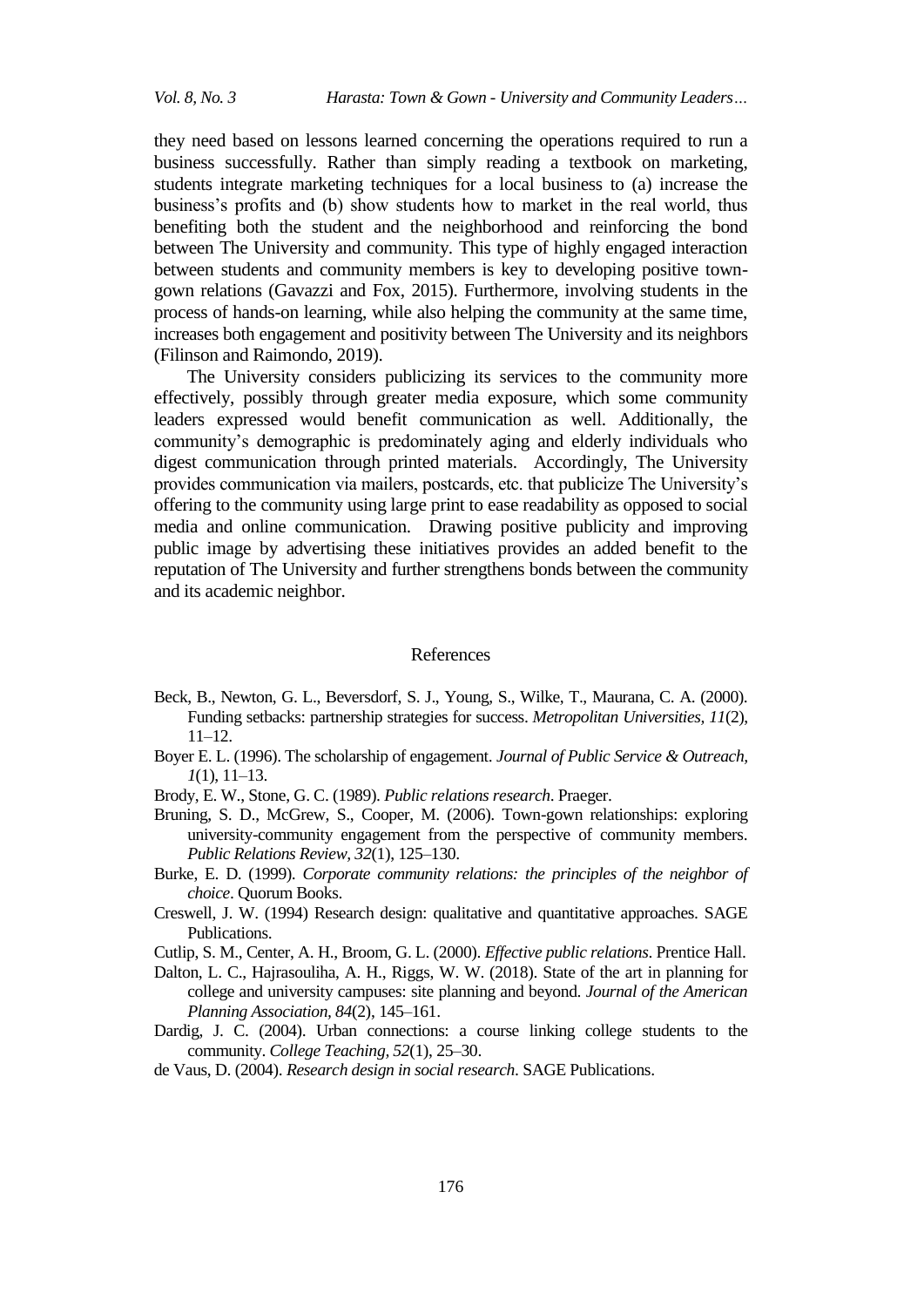- Filinson, R., Raimondo, M. (2019). Promoting age-friendliness: one college's "town and gown‖ approach to fostering community-based and campus-wide initiatives for inclusiveness. *Gerontology & Geriatrics Education, 40*(3), 307–321.
- Gavazzi, S. M., Fox, M. (2015). A tale of three cities: piloting a measure of effort and comfort levels within town-gown relationships. *Innovative Higher Education, 40*(3), 189–193.
- Gumprecht, B. (2003). The American college town. *The Geographical Review, 93*(1), 51– 58.
- Haberman, D. A., Dolphin, H. A. (1988). *Public relations: the necessary art*. Iowa State University Press.
- Hendrix, J. A. (1998). *Public relations cases*. Wadsworth Publishing Co.
- Kelling, G. L., Wilson, J. Q. (1982, March). *Broken windows: the police and neighborhood safety*. The Atlantic.
- Kotter, J. P. (1996). *Leading change*. Harvard Business School Press.
- Massey, J., Field, S., Chan, Y. (2014). Partnering for economic development: how towngown relations impact local economic development in small and medium cities. *Canadian Journal of Higher Education, 44*(2), 152–169.
- Mosier, S. (2015). Does the gown help the town? Examining town–gown relationship influence on local environmental sustainability in the United States. *International Journal of Public Administration, 38*(11), 769–781.
- Mruck, K., Breuer, F. (2003, May). Subjectivity and reflexivity in qualitative research: the FQS issues. *Qualitative Social Research, 4*(2).
- Murphy, C., Tacky, P. (2002). Cultivating community relations: carefully planned towngown relations can pay big dividends. *Independent School, 61*(3), 21–28.
- Nyden, P, Lukehart, J., Maly, T., Peterman, W. (1998). Racially and ethnically diverse neighborhoods. *Cityscape, 4*(2), 1–17.
- O'Mara, M. P. (2012). Beyond town and gown: university economic engagement and the legacy of the urban crisis. *The Journal of Technology Transfer, 37*(2), 234–250.
- Parment, R. D. (2011). *Town and gown – The fight for social justice, urban rebirth, and higher education*. Rownan & Littefield Publishing Group.
- Sandmann, L. R., Baker-Clark, C. (1997). Characters and principles of universitycommunity partnerships: a Delphi study. Paper Presented at *1997 Midwest Researchto-Practice Conference in Adult, Continuing, and Community Education Conference*.
- Shaeffer, J. M. (2017). The optimal town-gown marriage: taking campus-community outreach and engagement to the next level. *Journal of Higher Education Outreach & Engagement, 21*(1), 167–171.
- Singer, K. (2001). Agents of change: universities and colleges are starting to take a prominent role in improving their surrounding communities. It's a mutual relationship that pays off for all. *Matrix, 2*(2), 31.
- Smith, D. (2002). Patterns and processes of studentification in Leeds. *Regional Review*, *12*(May), 6–7.
- Spagnolia, L. M. (1998). *Universities and their communities: what fosters positive gowngown relations?* Unpublished Master's Thesis. Glassboro, New Jersey: Rowan University.
- Stake, R. E. (1985). Case study. In J. Nisbet, J. Megarry, S. Nisbet (eds.), *World Yearbook of Education 1985: Research, Policy and Practice*. London: Kogan Page.
- Steinkamp, J. (1998). Reshaping town-gown relations. *New England's Journal of Higher Education and Economic Development, 13*(1), 24–28.
- Stoecker, R. (1999). Roles for scholars in participatory research. *American Behavioral Scientist, 4*(25), 840–854.